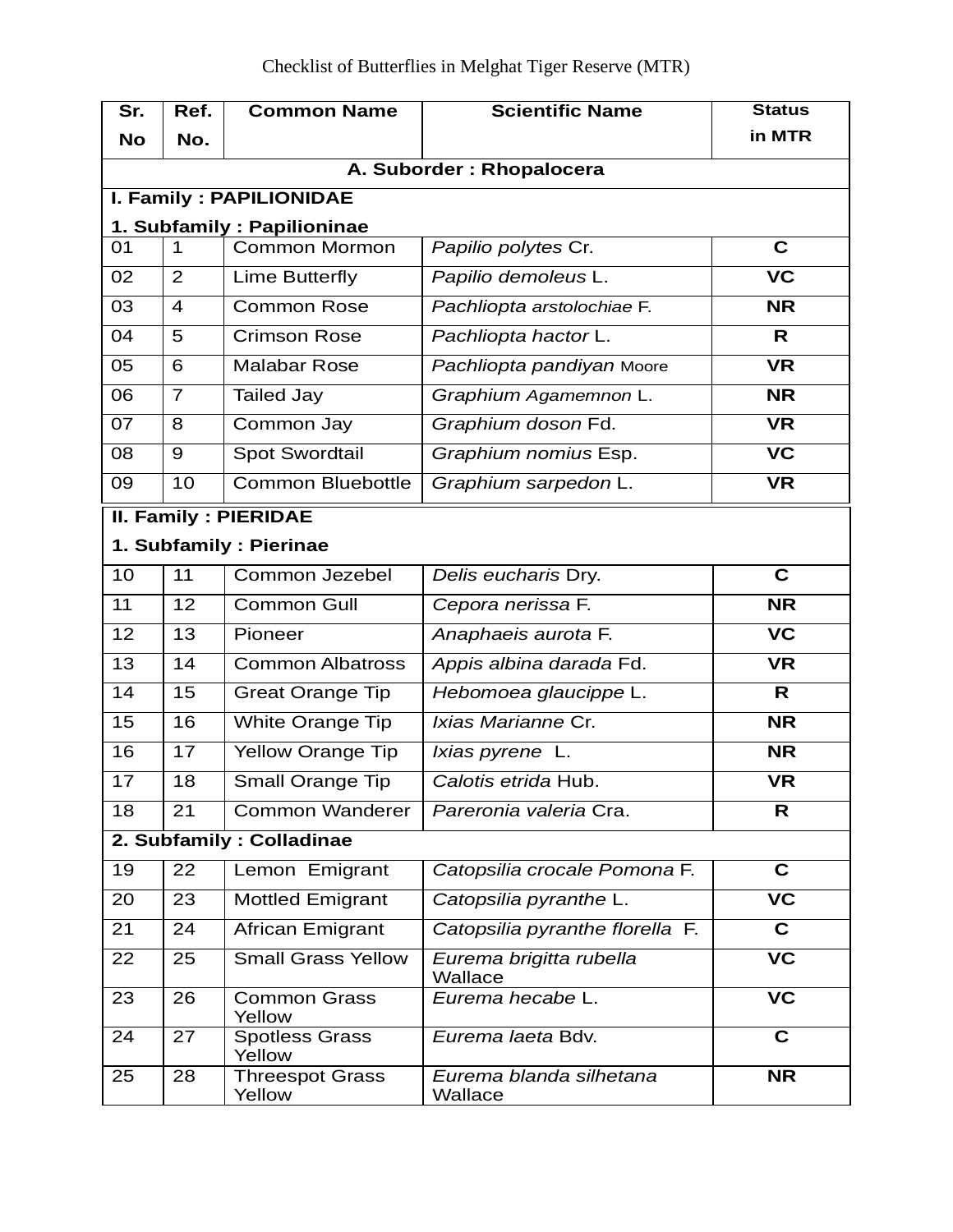| <b>III. Family: DANAIDAE</b> |             |                                    |                                      |                                   |  |
|------------------------------|-------------|------------------------------------|--------------------------------------|-----------------------------------|--|
| 1. Subfamily: Danainae       |             |                                    |                                      |                                   |  |
| 26                           | 29          | <b>Plain Tiger</b>                 | Danaus chrysippus L.                 | <b>VC</b>                         |  |
| 27                           | 30          | <b>Striped Tiger</b>               | Danaus genutia Cr.                   | C                                 |  |
| 28                           | 31          | <b>Blue Tiger</b>                  | Tirumala limniace                    | $\overline{\mathbf{c}}$           |  |
| 29                           | 32          | Dark Blue Tiger                    | <b>Tirumala Septentrionis</b>        | R                                 |  |
| 30                           | 33          | <b>Glassy Tiger</b>                | Parantica aglea                      | <b>VR</b>                         |  |
|                              |             | 2. Subfamily : Euploeinae          |                                      |                                   |  |
| 31                           | 34          | Common Indian                      | Euploea core Cr.                     | $\overline{\mathsf{VC}}$          |  |
|                              |             | Crow                               |                                      |                                   |  |
|                              |             | <b>IV. Family: SATYRIDAE</b>       |                                      |                                   |  |
|                              |             | 1. Subfamily: Satyrinae            |                                      |                                   |  |
| 32                           | 35          | Comm. Evening                      | Melanitis leda ismeme Cr.            | <b>VC</b>                         |  |
| 33                           | 36          | <b>Brown</b><br>Dark Evening       | Melanitis phedima Stoll.             | <b>NR</b>                         |  |
|                              |             | <b>Brown</b>                       |                                      |                                   |  |
| 34                           | 37          | Common<br><b>Bushbrown</b>         | Mycalesis perseus F.                 | $\overline{\mathsf{VC}}$          |  |
| 35                           | 38          | Darkbrand<br><b>Bushbrown</b>      | Mycalesis mineus L.                  | $\overline{\mathsf{VR}}$          |  |
| 36                           | 40          | <b>Tamil Bush Browm</b>            | Mycalesis Visala subdita M.          | R                                 |  |
| 37                           | 41          | <b>Common Tree</b><br><b>Brown</b> | Lethe rohria F.                      | $\overline{\mathbf{c}}$           |  |
| 38                           | 42          | <b>Bamboo Tree</b><br><b>Brown</b> | Lethe europa F.                      | $\overline{\mathbf{c}}$           |  |
| 39                           | 43          | <b>Banded Tree</b><br><b>Brown</b> | Lethe confusa Aurivill               | <b>VR</b>                         |  |
| 40                           | 44          | Common Three<br>Ring               | Ypthima asterope mahratta M          | $\overline{\mathbf{c}}$           |  |
| 41                           | 45          | <b>Common Four Ring</b>            | Ypthima ceylonica huebneri<br>Kirby. | <b>VR</b>                         |  |
|                              |             | <b>V. Family: NYMPHALIDAE</b>      |                                      |                                   |  |
|                              |             | 1. Subfamily: Biblidinae           |                                      |                                   |  |
|                              | 42 46 Joker |                                    | Byblia ilithyia Dry.                 | $\overline{\mathsf{NR}}$          |  |
| 43                           | 47          | <b>Common Castor</b>               | Ariadne merione Cr.                  | $\overline{\text{LC}}$            |  |
| 44                           | 48          | <b>Angled Castor</b>               | Ariadne ariadne L.                   | $\overline{\mathsf{R}}$           |  |
| 2. Subfamily: Agrynninae     |             |                                    |                                      |                                   |  |
| 45                           | 49          | Common Leopard                     | Phalanta phalantha Dry.              | $\overline{\mathsf{VC}}$          |  |
| 3. Subfamily: Nymphalinae    |             |                                    |                                      |                                   |  |
| 46                           | 50          | <b>Painted Lady</b>                | Cynthia cardui L.                    | C                                 |  |
| 47                           | 51          | Lemon Pansy                        | Junonia lemonias L.                  | $\overline{\mathbf{v}}$ c         |  |
| 48                           | 52          | <b>Yellow Pansy</b>                | Junonia hierta F.                    | $\overline{\mathbf{c}}$           |  |
| 49                           | 53          | <b>Blue Pansy</b>                  | Junonia orithya L.                   | $\overline{\mathsf{v}\mathsf{c}}$ |  |
| 50                           | 54          | <b>Grey Pansy</b>                  | Junonia atlited L.                   | R                                 |  |
|                              |             |                                    |                                      |                                   |  |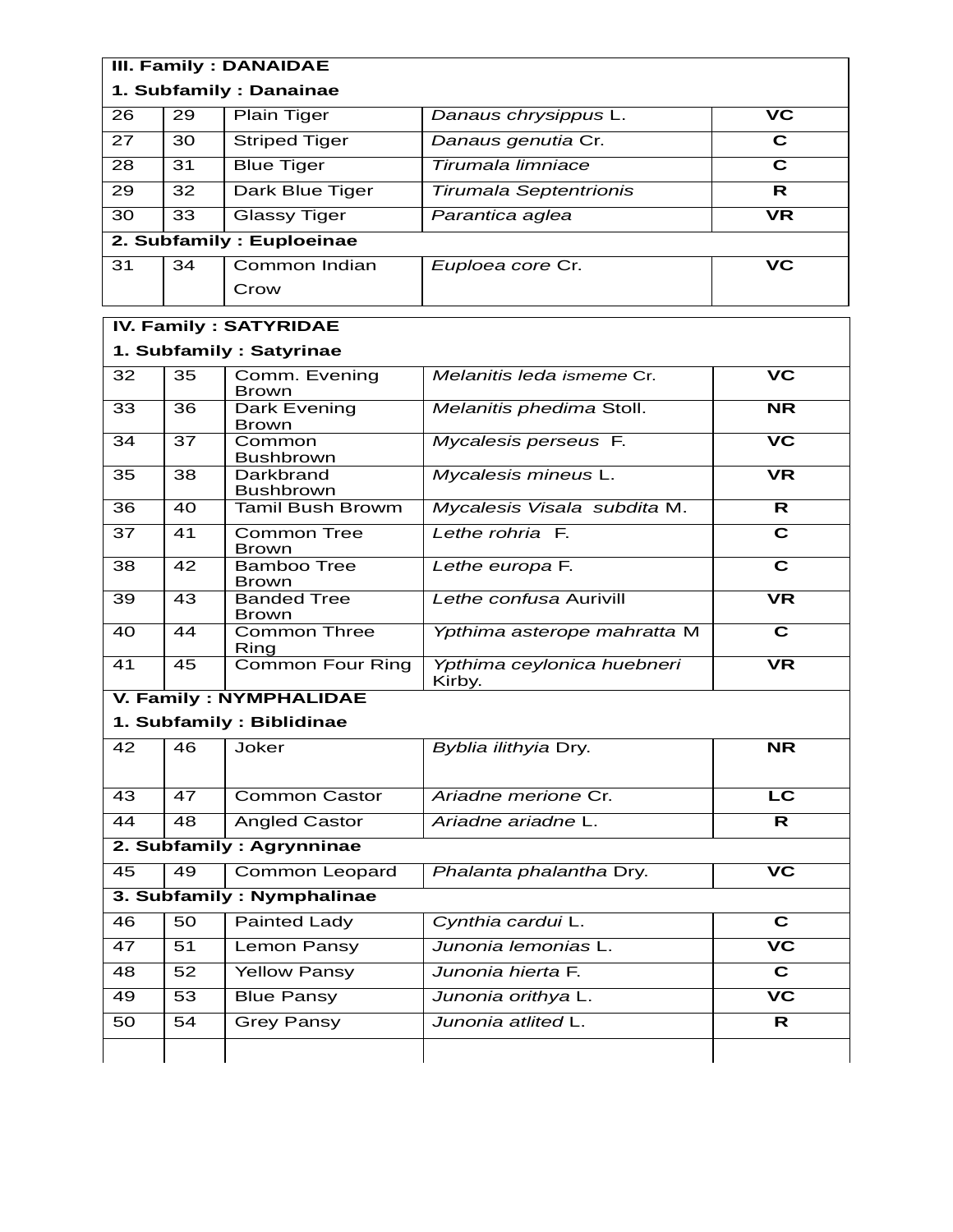| -51 | 55 | Peacock Pansy          | Junonia almanac L.     | LC  |
|-----|----|------------------------|------------------------|-----|
| 52  | 56 | <b>Chocolate Pansy</b> | Precis iphita Cr.      | VC. |
| 53  | 57 | Danaid Eggfly          | Hypolamnas misippus L. |     |
| 54  | 58 | <b>Great Eggfly</b>    | Hypolamnas bolina L.   | VC. |

| 4. Subfamily : Limenitidinae |                                |                               |                            |                                   |  |
|------------------------------|--------------------------------|-------------------------------|----------------------------|-----------------------------------|--|
| 55                           | 60                             | <b>Baronet</b>                | Euthalia nais Forst        | $\mathbf c$                       |  |
| 56                           | 61                             | Baron                         | Euthalia aconthea Cr.      | $\overline{\text{LC}}$            |  |
| 57                           | 62                             | Commander                     | Moduza procris procris Cr. | <b>NR</b>                         |  |
| 58                           | 63                             | <b>Common Sailer</b>          | Neptis hylas varmona L.    | $\overline{\mathsf{VC}}$          |  |
| 59                           | 64                             | Common Sergeant               | Parathyma perius Linn      | <b>VR</b>                         |  |
| 60                           | 65                             | Staff Sergeant                | Athyma selenophora Koll    | <b>VR</b>                         |  |
|                              |                                | 5. Subfamily: Charaxinae      |                            |                                   |  |
| 61                           | 67                             | <b>Common Nawab</b>           | Polyura athamas Dry        | <b>VR</b>                         |  |
| 62                           | 68                             | <b>Black Rajah</b>            | Charaxes fabius F.         | R                                 |  |
|                              |                                | 6. Subfamily: Acraeinae       |                            |                                   |  |
| 63                           | 70                             | <b>Tawny Coster</b>           | Acraea violae F.           | VC                                |  |
|                              |                                |                               |                            |                                   |  |
|                              |                                | <b>VI. Family: RIODINIDAE</b> |                            |                                   |  |
|                              |                                | 1. Subfamily: Riodininae      |                            |                                   |  |
| 64                           | 71                             | Plum Judy                     | Abisara echerius Stoll.    | $\overline{\mathbf{c}}$           |  |
|                              | <b>VII. Family: LYCAENIDAE</b> |                               |                            |                                   |  |
| 1. Subfamily: Polyommatinae  |                                |                               |                            |                                   |  |
|                              |                                |                               |                            |                                   |  |
| 65                           | 72                             | <b>Tiny Grass Blue</b>        | Zizula hylax F.            | $\overline{\mathbf{c}}$           |  |
| 66                           | 73                             | <b>Grass Jewel</b>            | Freyeria trochylus Freyer  | $\overline{\mathbf{c}}$           |  |
| 67                           | 74                             | <b>Lesser Grass Blue</b>      | Zizinia otis F.            | R                                 |  |
| 68                           | 75                             | Dark Grass Blue               | Zizeeria karsandra M.      | R                                 |  |
| 69                           | 76                             | <b>Pale Grass Blue</b>        | Pseudozizeeria maha Koll   | <b>VR</b>                         |  |
| 70                           | 77                             | <b>African Babul Blue</b>     | Azanus jesous (Guerin)     | $\mathsf{R}$                      |  |
| 71                           | 78                             | <b>Common Hedge Blue</b>      | Calastrina puspa Moore     | R                                 |  |
| 72                           | 79                             | <b>Gram Blue</b>              | Euchrysops cnejus F.       | $\overline{\mathsf{VC}}$          |  |
| 73                           | 80                             | Pea Blue                      | Lampides boeticus Linn     | <b>NR</b>                         |  |
| 74                           | 81                             | Lime blue                     | Chilades laius Cr.         | $\mathsf{R}$                      |  |
| 75                           | 82                             | Plains Cupid                  | Chilades pandava           | $\overline{\mathsf{VC}}$          |  |
| 76                           | 83                             | <b>Small Cupid</b>            | Chilades parrhasius        | $\overline{\mathbf{c}}$           |  |
| 77                           | 85                             | <b>Common Caerulean</b>       | Jamides celeno Cr.         | R                                 |  |
| 78                           | 86                             | Zebra Blue                    | Leptotes plinius Fab.      | $\overline{\mathsf{v}\mathsf{c}}$ |  |
| 79                           | 87                             | <b>Rounded Pierrot</b>        | Tarucus nara Kollar DSF    | $\overline{\mathsf{v}\mathsf{c}}$ |  |